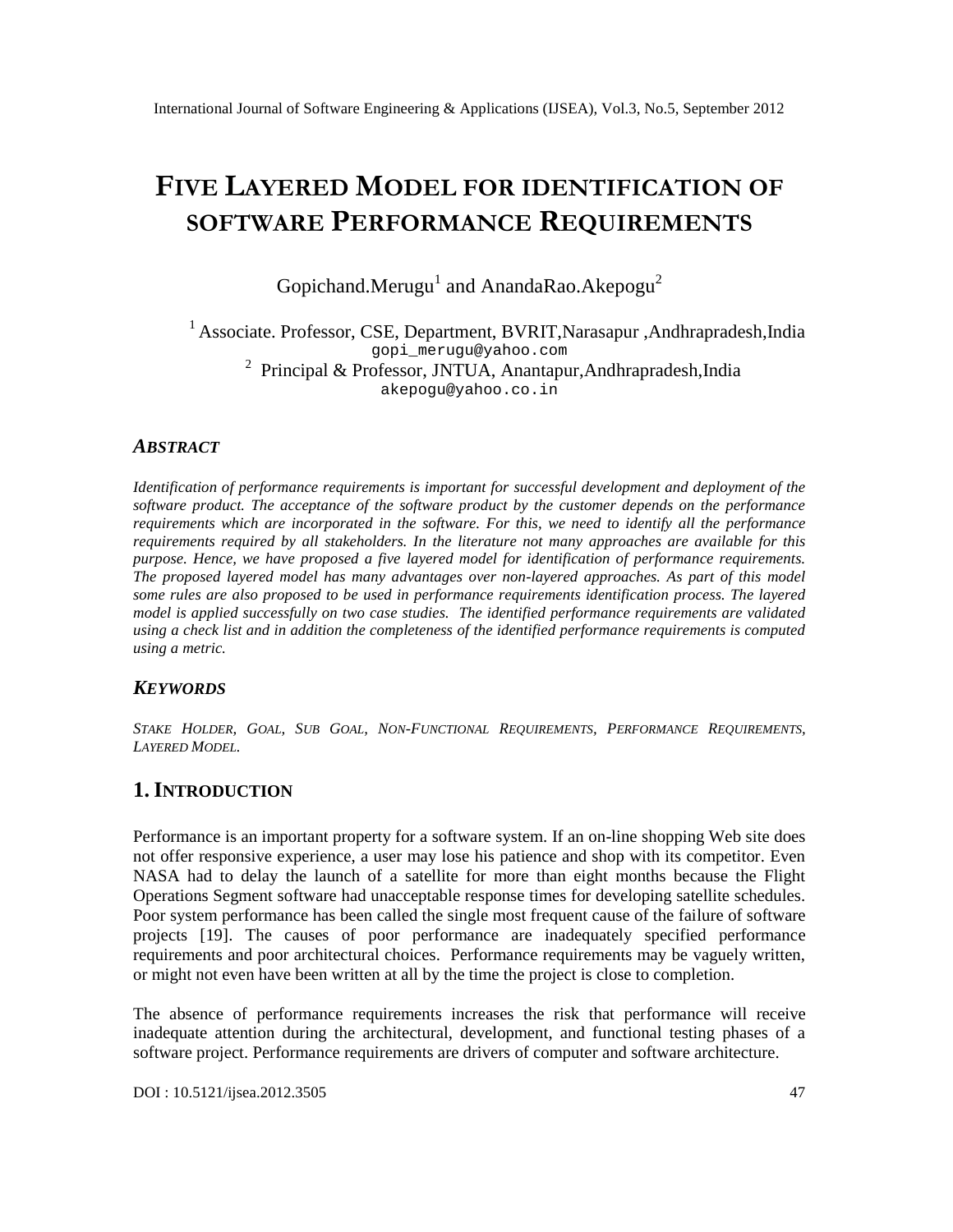Since performance problems often have their roots in poor performance requirements specification, the early establishment of performance requirements for a new system is crucial to the project's success. Performance requirements describe the expected performance of the software system. Ideally, performance requirements should be specified and validated before detail design starts. Performance requirements are most important Non-Functional requirements to consider in software development. There are few methods in literature for identification of performance requirements. But they are not that much effective and complete in identification of performance requirements. Each method has its own strengths and weaknesses. But if we use these approaches, it is probably difficult to identify the performance requirements of the system completely and correctly.

Due to gaining importance of performance requirements, in recent times, researchers are showing lot of interest in this area. Most of the times, non-compliance of performance requirement by the software is due to improper identification models. In this direction, we proposed layered model for performance requirements identification. This paper consists of five sections. Following the introduction, section 2 briefly describes the existing methods for performance requirements identification and their strengths and weaknesses. The proposed five layered model for identification of performance requirements is discussed in section 3. Section 4 discusses how the layered model has been applied on Library management system and online shopping. Section 5 provides conclusion.

## **2. RELATED WORK**

A few performance requirements identification methods have been proposed in the literature. However, some factors that can affect the system performance may not be available during early phases of software development. For example, performance models, such as queuing network models, are widely used for performance prediction, and the output of the models can be used to validate the feasibility of Performance Requirements. The earliest decisions that can constrain the performance of a software system are made during requirements analysis, when the sequence of operations is developed. There is an approach which considers the stage of developing the system Use Cases into scenarios to be executed, with sequences of responsibilities and with data operations. The specification uses Use Case Maps, which are then analyzed for performance. A second opportunity for performance analysis arises a little later, after the architectural design stage.

We can see very few approaches have been taken to early performance analysis, for both of these stages. The first approach is a qualitative analysis in terms of possible impacts of system aspects on product qualities such as performance. For example, Chung et al. have developed a general approach for analyzing non-functional requirements that they call NFR [6], which has been applied for performance by their co-author Nixon . A similar qualitative analysis applied to the slightly later stage, of system architectural design, is described by Bass, Clements, and Kazman [2]. The second approach is quantitative, using models. Smith developed an approach to building a queuing model based on scenario like "execution graphs" [17] [19] that are specially built for performance analysis. Balsamo, Inverardi and Mangano described an architecture modelling technique [14], and a general framework for modelling called "resource architecture" is described in [21].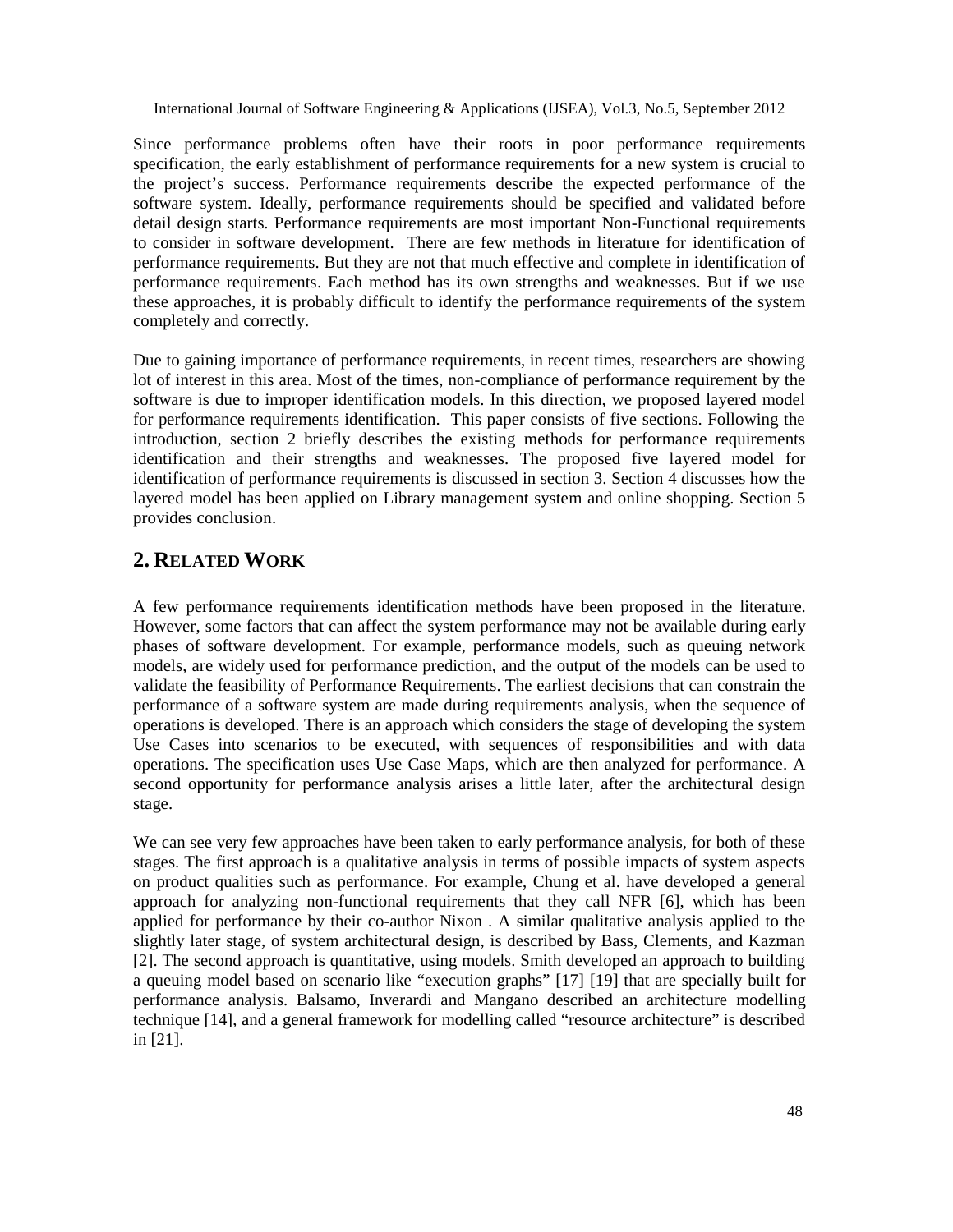The difficulties posed by early analysis, some of which are: Incompleteness of the specification, because it is so abstract. This includes open choices of design approaches, algorithms and components to be used, and lack of definition of the final execution environment lack of knowledge of the computational effort required other aspects such as ignorance of the workload intensity. There is an approach for gathering performance requirements which bases on three views like deployment View to capture the hardware and software environment, constraints and service-level agreements for the deployment environment, Operational Workload View to capture the different types of workloads that the system is subjected to, the pattern and intensity of the requests during the different workloads intervals, the desired responsiveness and the growth projections; and Persistent Data View to capture the current data size and the data growth over a period of time. These views capture the key attributes from business and technological standpoint. But these three views will not present all the performance requirements as many other views are there which are still need's to be considered.

#### **3. PERFORMANCE REQUIREMENTS IDENTIFICATION**

As the performance requirements identification is an important activity in software development, in this paper we have proposed a layered model for identification of performance requirements. This model includes five layers like stakeholder, goals, sub-goals, performance parameters, and performance requirements. The first layer is about stakeholders. The term stakeholder is used to refer to any person or group who will be affected by the system directly or indirectly. Single view forces us to look at the requirements only from a particular perspective. In order to identify the performance requirements completely multiple views needs to be considered to meet all stakeholder expectations. Second layer is goals. In this layer all the goals of stakeholders will be identified. Third layer is sub goals. In this layer the goals identified in second layer can be decomposed into sub goals. Fourth layer is performance requirements. In this layer all the performance requirements for corresponding sub goals will be identified. Fifth layer is performance parameters. After identifying the performance requirements, the respective performance parameters for performance requirements will be identified. This is a Five Layered approach to performance requirements identification. This approach includes some rules and layered model for performance requirements identification. Using this approach we can identify the goals, sub goals and finally performance requirements. This is used to identify the all performance requirements from multiple views of different stakeholder. The main objective of this approach is to find out performance requirements which are very important to consider in any system. The five layered model is shown in figure 1.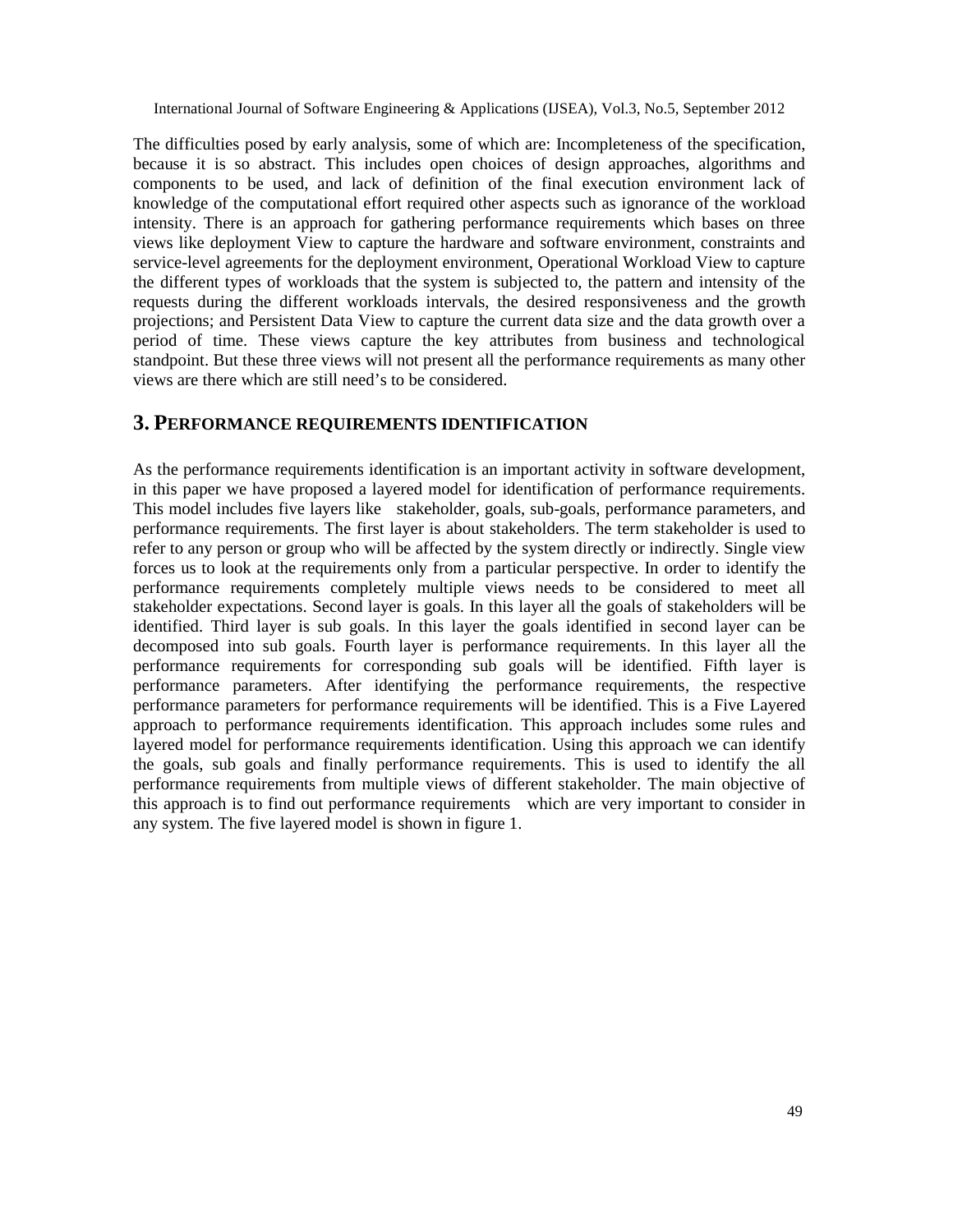



Fig 1**:** General Architecture for Five layered model for Performance requirements identification

The layered approach offers many advantages, and they are listed below.

- Scalability: A layered approach scales better when compared to horizontal approach
- Better Flexibility: Layered approach improves flexibility in terms of options and choices.
- Cost Effective: The layered approach is the most economical way of developing and implementing any system. In this context developing a system means, identifying performance requirements for the system development depends on how well we identify the requirements.
- Task segmentation: Breaking large complex systems into manageable subcomponents allows for easier development and implementation of any system.
- Enhanced Understanding: Layering allows for examination in isolation of subcomponents (processes/procedures) applicable for each layer and as well the whole.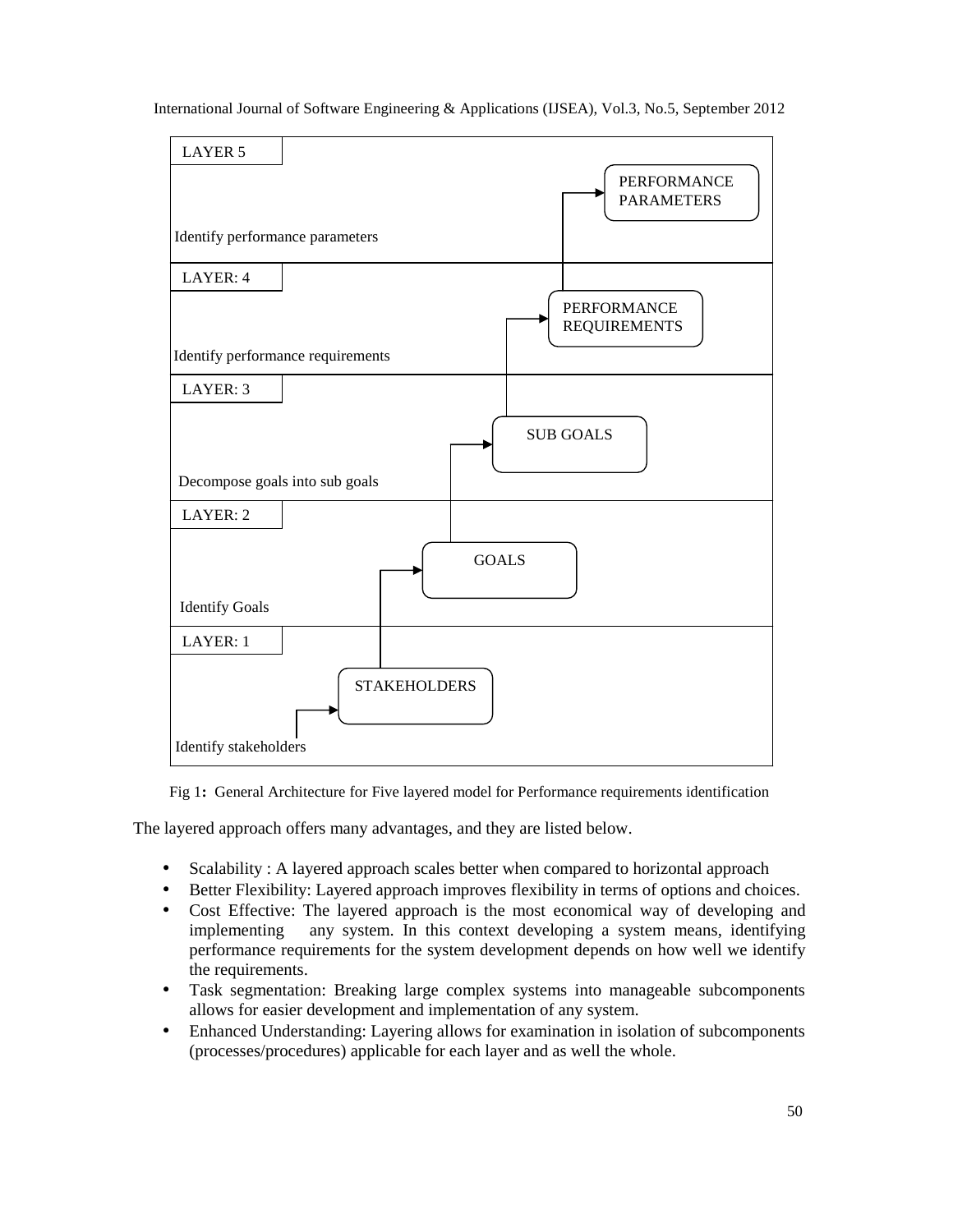• Rapid Application Development: Using the layered Approach requirements can be identified in less amount of time which leads fast application development.

With the five layered model we have proposed some rules which are used for identification of goals, sub goals and performance requirements.

Any software system requirements can be put broadly in the following two statements.

Each <system> provides <services> to <user> Each <service>must satisfy some <constraints> in order to meet customer needs.

Functional requirements state <what> the system supposed to do, and Non functional requirements state <how> the system supposed to be.

The following rules are used in the above process.

The rules are:

<Who> are the stakeholders?

<What> are the services (goals)

 $\langle$ What  $>$  are the sub goals of each service?

<How> the sub goals are achieved under performance constraints.

The above rules can be visualized in the following rule.

 $\langle$ Who> is stakeholder  $\langle$ What $\rangle$  are the services (goals) that system should provide to the stakeholder, <What> are the sub goals for the goals, <How> the system will perform sub goals under constraints

Key words like <who>, <what>, <how> are variables which can be assigned for specific words in the given context.

Key words used in the rules are: Who: Stakeholders What: Functional requirements/services How: Performance requirements/constraints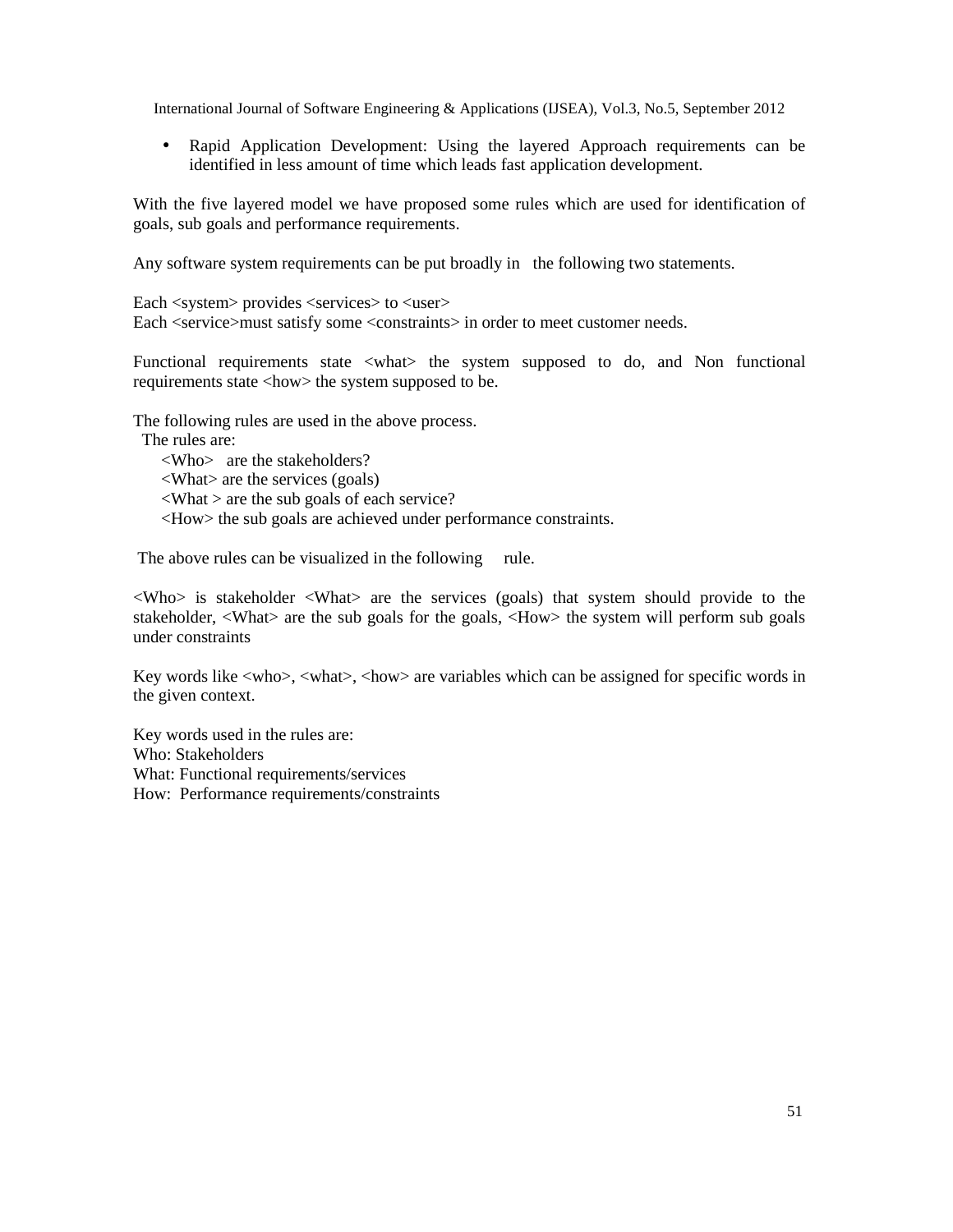

Fig. 2. Performance requirements identification process

In this paper the mains focus is on performance requirements (constraints). The performance requirements identification process can be divided into the four steps as follows and shown in activity diagram. (Fig. 2).

Step 1: Identify the key stakeholders of the system.

Step 2: Generate the goals from Stakeholders based on developers' Knowledge and experience.

Step 3: Decompose the goal into sub goals.

Step 4: Identify performance requirements for each sub goal.

## **3.1 Metrics for performance requirements specification**

Metrics proposed by Davis[24] for identifying and measuring the quality in software requirements specification is used in this paper.

To determine completeness of overall requirements the metric used is:

 $MCR = n_c / [n_c + n_{nv}]$ 

Where  $n_c$  is number of requirements has been validated as correct and  $n_{nv}$  is number of requirements that have not yet been validated. In this paper we have used this equation only for finding the completeness of the performance requirements.

## **3.2 Performance Requirements Validation**

The following check list is used for validating software performance requirements [23]:

• Does each requirement have source.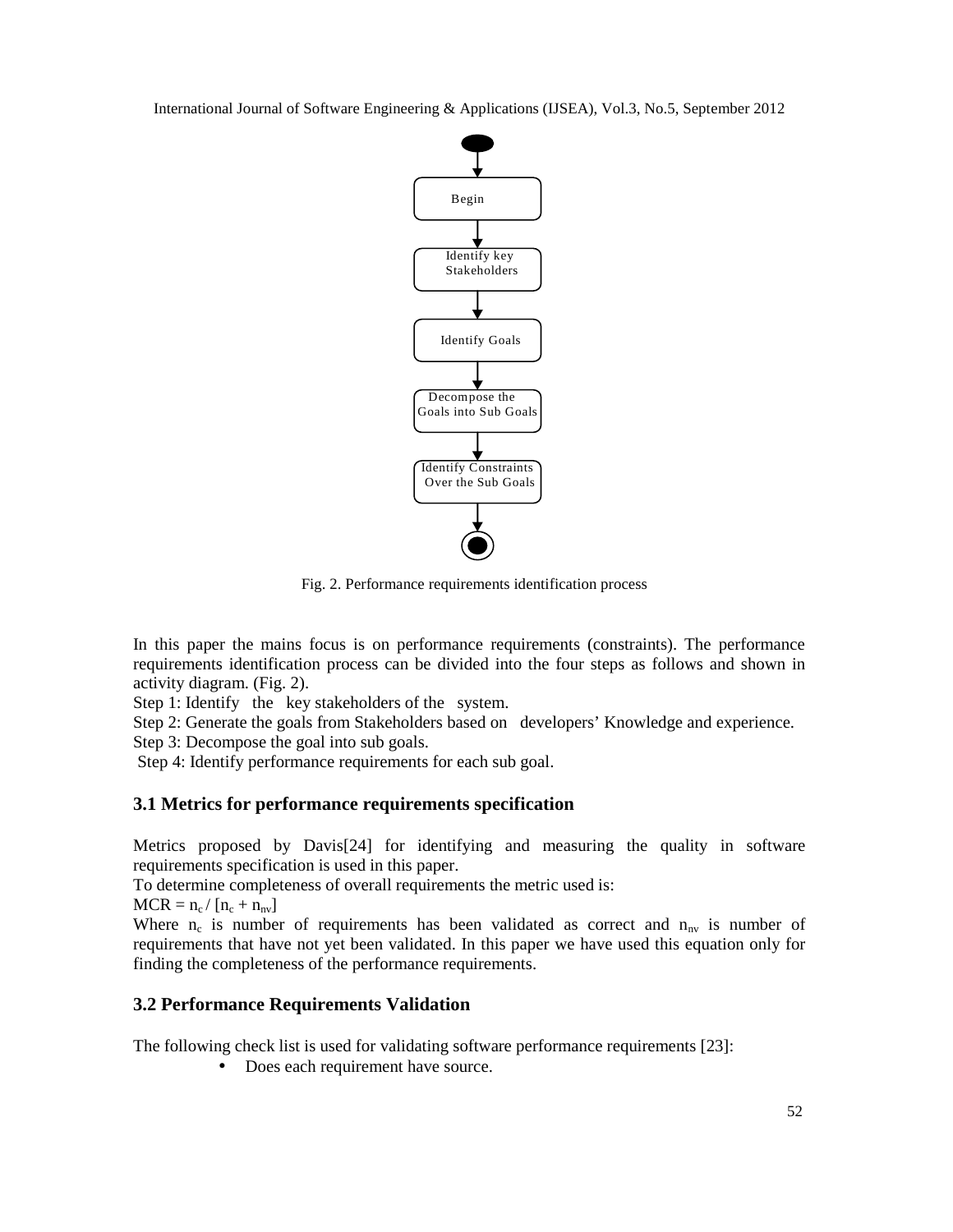- Is each requirement achievable in the technical environment that will house the system?
- Each requirement is testable once implemented.
- Is each requirement bounded and unambiguous?
- Do any requirements conflict with other requirements?
- Is the requirement traceable to goals of the system?
- Is the requirement is bounded in quantitative terms.
- Are requirements stated clearly? Can they be misinterpreted?

To validate our approach we have used the above mentioned check list which includes important questions.

We collected the information in the form of answers for questions from various people both from Library System and online shopping system about performance requirements.

#### **3.3 Finding critical performance parameters.**

We can find critical performance parameters based on performance requirements. The traceability matrix is used for finding critical performance parameters.

|                 | ີ | G <sub>3</sub> | ٦4 | Gm |
|-----------------|---|----------------|----|----|
| PP1             |   | x              |    |    |
| PP <sub>2</sub> | X | X              |    | X  |
| PP3             |   |                | X  |    |
| PPn             |   | X              |    |    |

Table1. Traceability Matrix for Finding Critical Performance parameters

In the above table the PP1, PP2, PP3, PPn represents performance parameters and G1 to Gm represents Goals. From the table we can say that PP2 is critical, since many goals require PP2.

## **4. CASE STUDY**

In this section we have shown how the proposed model helps to identify the performance requirements. We considered two case studies these are online library management system and online shopping system. These systems are used by different stakeholders having different goals covering different perspectives. The proposed rules as part of this approach are used in identifying the performance requirements in two case studies.

#### **4.1 Library management system**

The library system is used by many stakeholders like borrower, librarian and having their own goals and constraints. The constraints are identified using the rules.

Rule 1: <who> are the stakeholders? The identified stakeholders are given in table 3. Rule 2: <What> are the services (goals) The identified services (goals) for all the stakeholders are given in table 3. Rule  $3$ :  $\langle$ What  $>$  are the sub goals of each service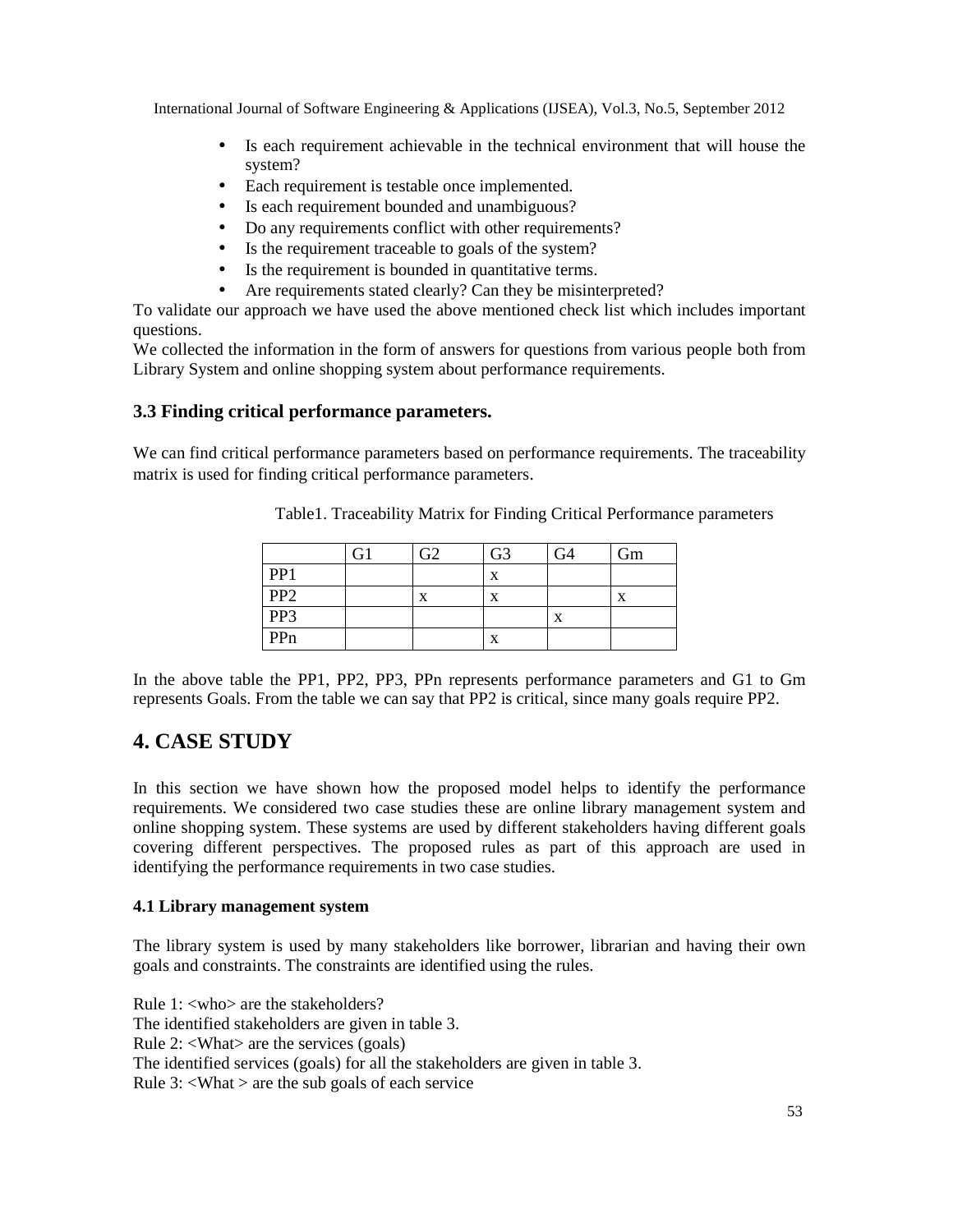The identified sub-goals for all the stakeholders are given in table 3, and sub goals for stakeholder "Member" are shown in figure 3.

Rule 4: <How> the sub goals are achieved under performance constraints. The identified performance requirements for all the stakeholders are given in table 3, and performance requirements for stakeholders "Member" and "Librarian" are shown in figure 3.

The metric MCR is computed for Library management system. The computed value of MCR for library management system is :

 $MCR = n_c / [n_c + n_{nv}]$  $MCR = 21 / [21+0] = 1$ 

The closer the value of MCR to 1 the maximum is the completeness of the requirements. In this paper we considered this equation for performance requirements only. The requirements are validated against the checklist given in section3.2. It is found that for all 8 questions the answer is yes. The validation metric is  $8/8 = 1$ , Hence validated. Critical performances Requirements for Library management system are identified using traceability matrix given in table 2.

Table 2: Traceability Matrix for Finding Critical Performance parameters for Library management system

|           | G1 | $G2$ $G3$ $G4$ | $G5 \mid G6$ | $\overline{\phantom{a}}$ G7 | G8 |
|-----------|----|----------------|--------------|-----------------------------|----|
| R         |    |                |              |                             |    |
|           |    |                |              |                             |    |
| <b>RU</b> |    |                |              |                             |    |
|           |    |                |              |                             |    |

Here we made an effort for identifying critical performance parameters. The above traceability matrix is for finding the critical performance parameters for library management system. The notations represented in rows R, T, RU and E are response time, throughput, Resource utilization and Execution demand. The corresponding columns represent goals like login, Search book, Borrow book, Return book, Add Member, Add Item, Issue Book, and Receive Book which are from Figure 3. So from the above table we can say that response time and throughput are more critical than other performance parameters. The critical performance parameters which are identified must be implemented in the system. The acceptance of the system by the user is more likely if critical performance parameters are implemented in the system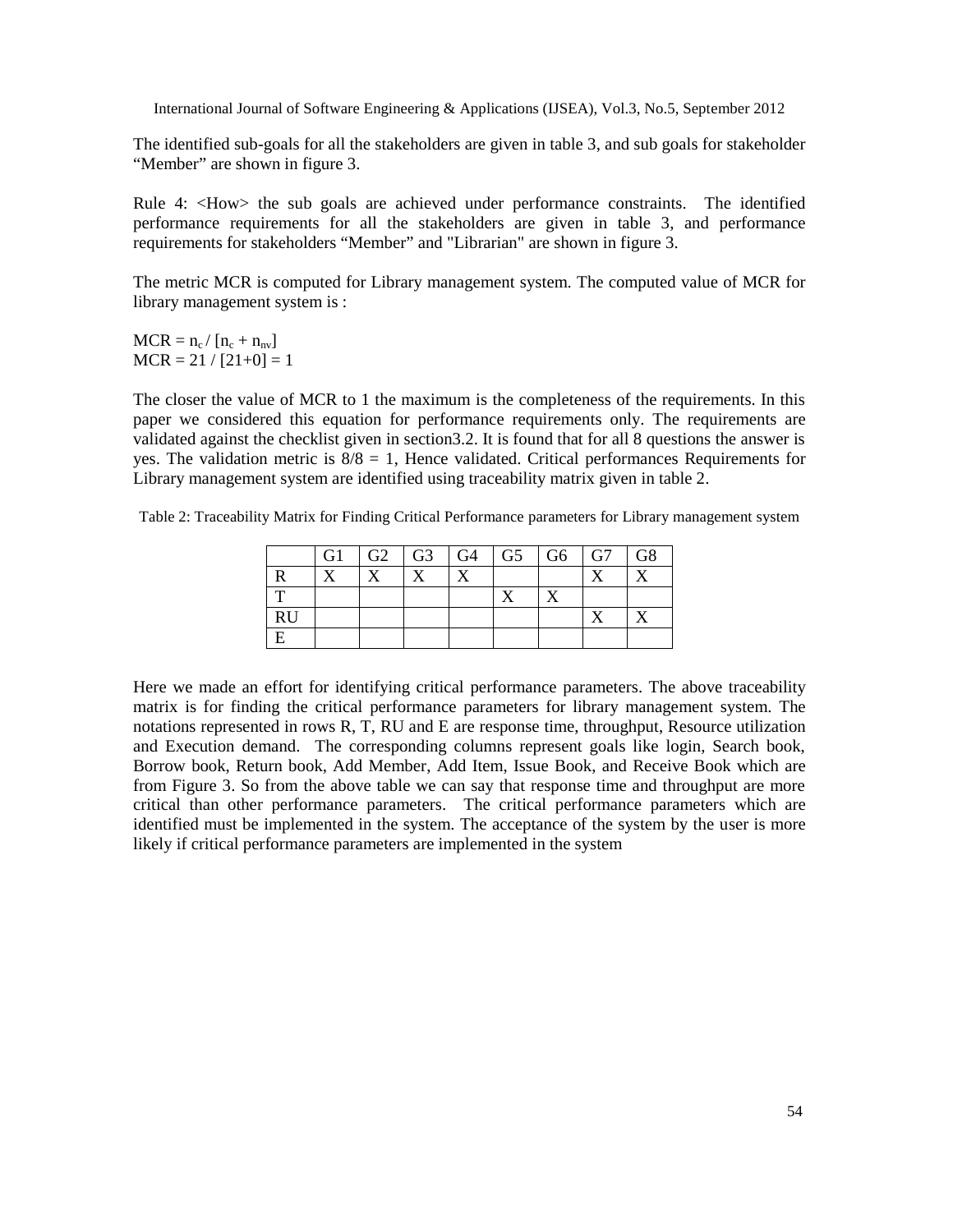

International Journal of Software Engineering & Applications (IJSEA), Vol.3, No.5, September 2012

Fig.3 Five layered performance requirements identification sample for Library Management System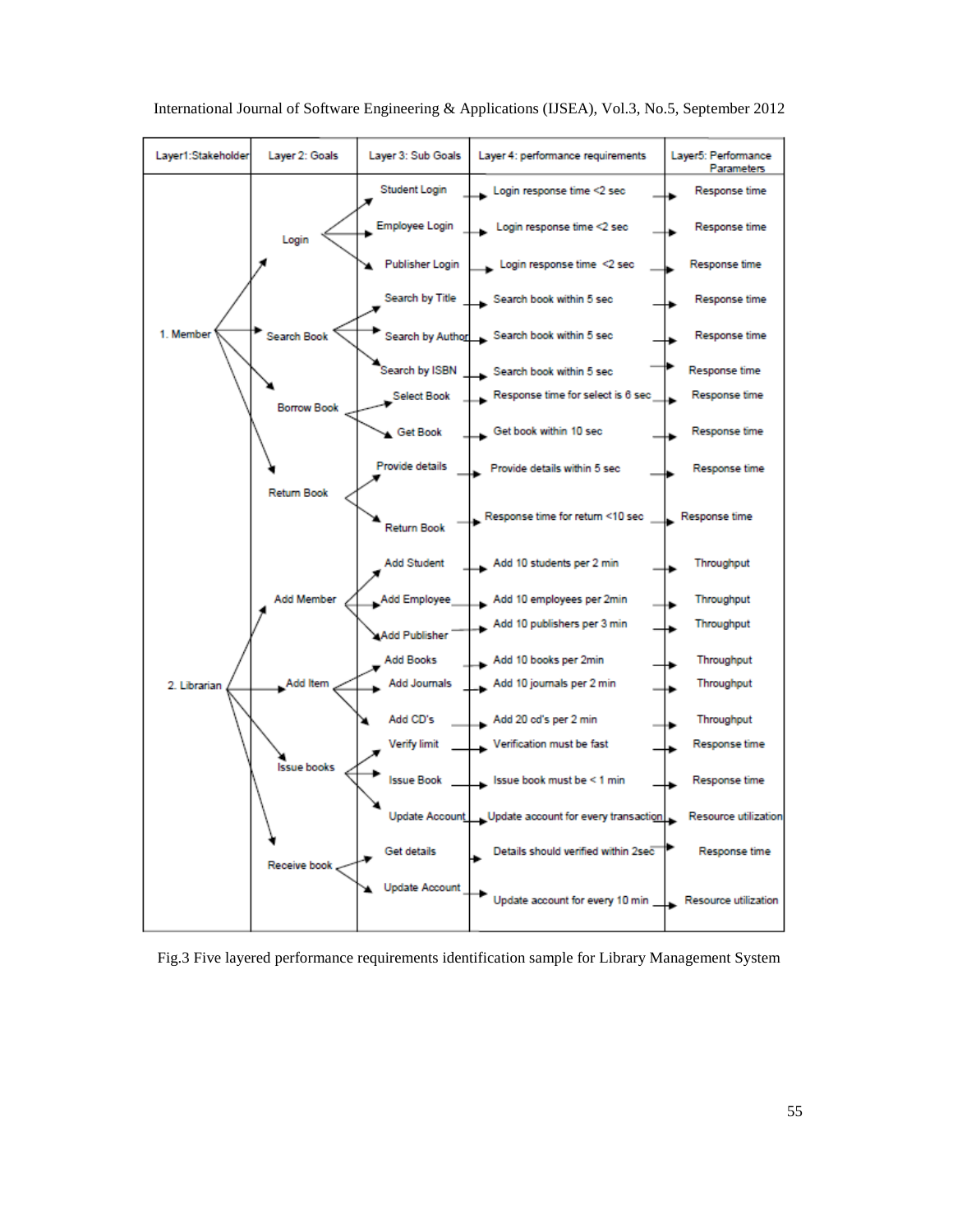Table 3: Performance Requirements identification sample for Library Management System

| System                                                                                                                                                                                                      | Library management system                                                                                                                                                                                                                                                                                                                                                                                                                                                                                                                                      |  |  |  |
|-------------------------------------------------------------------------------------------------------------------------------------------------------------------------------------------------------------|----------------------------------------------------------------------------------------------------------------------------------------------------------------------------------------------------------------------------------------------------------------------------------------------------------------------------------------------------------------------------------------------------------------------------------------------------------------------------------------------------------------------------------------------------------------|--|--|--|
| Stakeholders                                                                                                                                                                                                | Member, System Administrator, Librarian                                                                                                                                                                                                                                                                                                                                                                                                                                                                                                                        |  |  |  |
| Login, view catalogue ,Search book, Reserve Book Barrow book,<br>All Goals for all<br>Return book, pay fine Add item, update database, Register Member,<br>stakeholders<br><b>Check Reports, Issue Book</b> |                                                                                                                                                                                                                                                                                                                                                                                                                                                                                                                                                                |  |  |  |
| All Sub goals for<br>all goals                                                                                                                                                                              | Student login, Employee login, Publisher login, view by subject, view<br>by course, view by publisher, Search book by author, Search book by<br>title ,Search book by ISBN, Request for book, Add book, Add journal,<br>Add Cd's, Register student, Register Faculty, Register Publisher, Update<br>book information, update barrower information, view the report, Edit<br>report, Get book                                                                                                                                                                   |  |  |  |
| All Performance<br>requirements                                                                                                                                                                             | Login response time must $\langle 2 \rangle$ sec, Search book within 5 sec, Response<br>time for select is 6 sec, Get book within 10 sec, Provide details within 5<br>sec, Response time for return <10 sec, Add 10 students per 2 min,, Add<br>10 employees per 2min, Add 10 publishers per 3 min, Add 10 books per<br>2min, Add 10 journals per 2 min, Add 20 CD's per 2 min, Verification<br>must be fast, Issue book must be $\lt 1$ min, Update account for every<br>transaction, Details should verified within 2sec, Update account for<br>every 10 min |  |  |  |
| Performance<br>parameters                                                                                                                                                                                   | Response time, Throughput, Resource utilization, Execution demand                                                                                                                                                                                                                                                                                                                                                                                                                                                                                              |  |  |  |

#### **4.2 Online shopping System**

In online shopping system main stakeholders are like customer and system. Each stakeholder will have their own goals and constraints. The constraints are identified by using the rules. Rule 1: <who> are the stakeholders?

The identified stakeholders are given in table 5.

Rule 2: <What> are the services (goals)

The identified services (goals) for all the stakeholders are given in table 5.

Rule  $3$ :  $\langle$ What  $>$  are the sub goals of each service

The identified sub-goals for all the stakeholders are given in table 5, and sub goals for stakeholder "Customer" are shown in figure 5.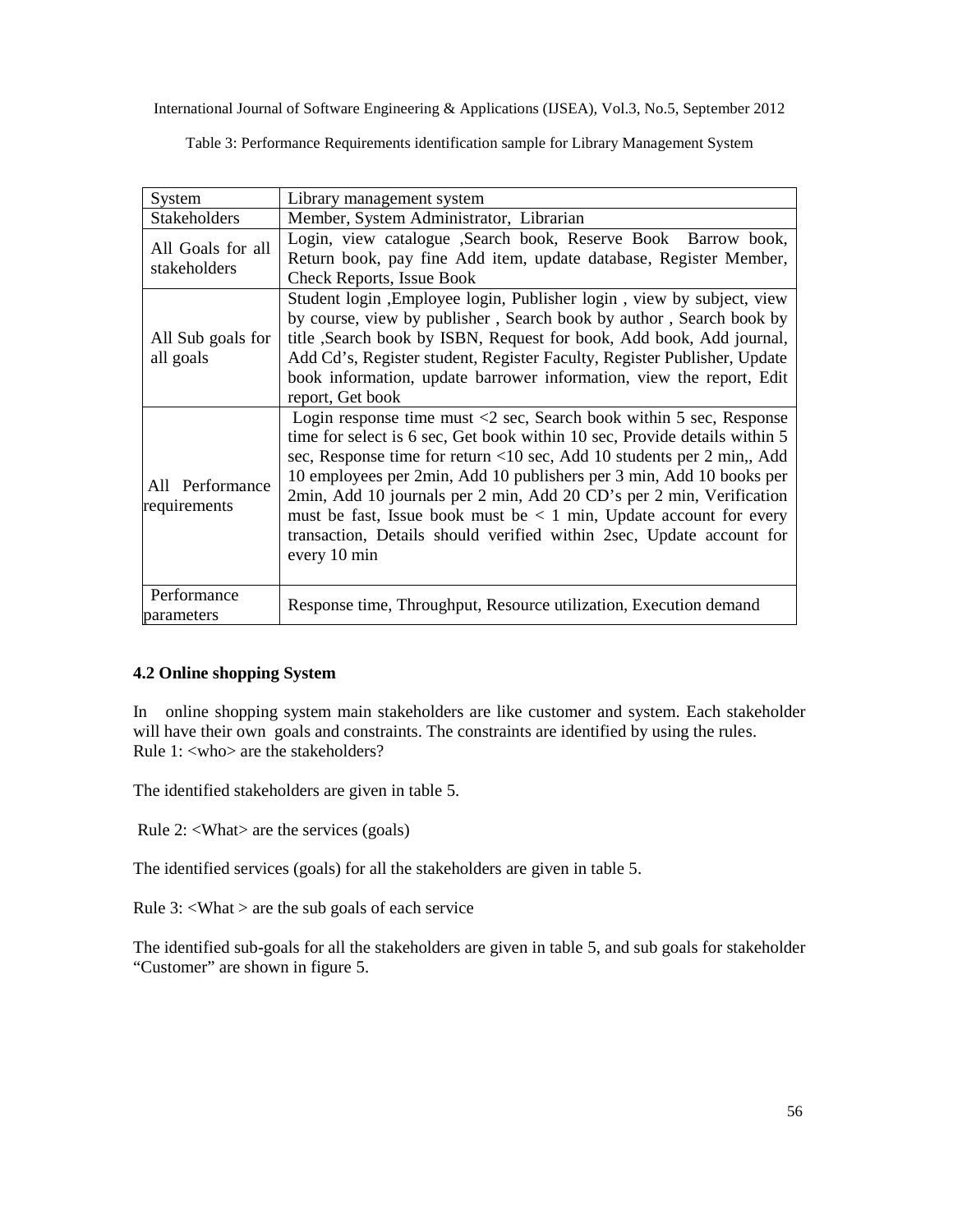Rule 4: <How> the sub goals are achieved under constraints.

The identified performance requirements for all the stakeholders are given in table 5, and Performance requirements for stakeholder "Customer" are shown in figure 4.

The Performance constraints identified for the stakeholder "customer" are given in figure 4 and all the PRs for all stakeholders are given in table 5. The layered analysis for stakeholder "Customer'' in first layer is given in figure 4.

The metrics MCR is computed for online shopping system. The computed value of MCR for online shopping system is :

 $MCR = n_c / [n_c + n_{nv}]$  $MCR = 16 / [16+0] = 1$ 

The closer is the value of MCR to 1 the maximum is the completeness of the requirements. The requirements are validated against the checklist given in section3.2. It is found that for all 8 questions the answer is yes. The validation metric is the  $8/8 = 1$ . Hence identified PRs are validated.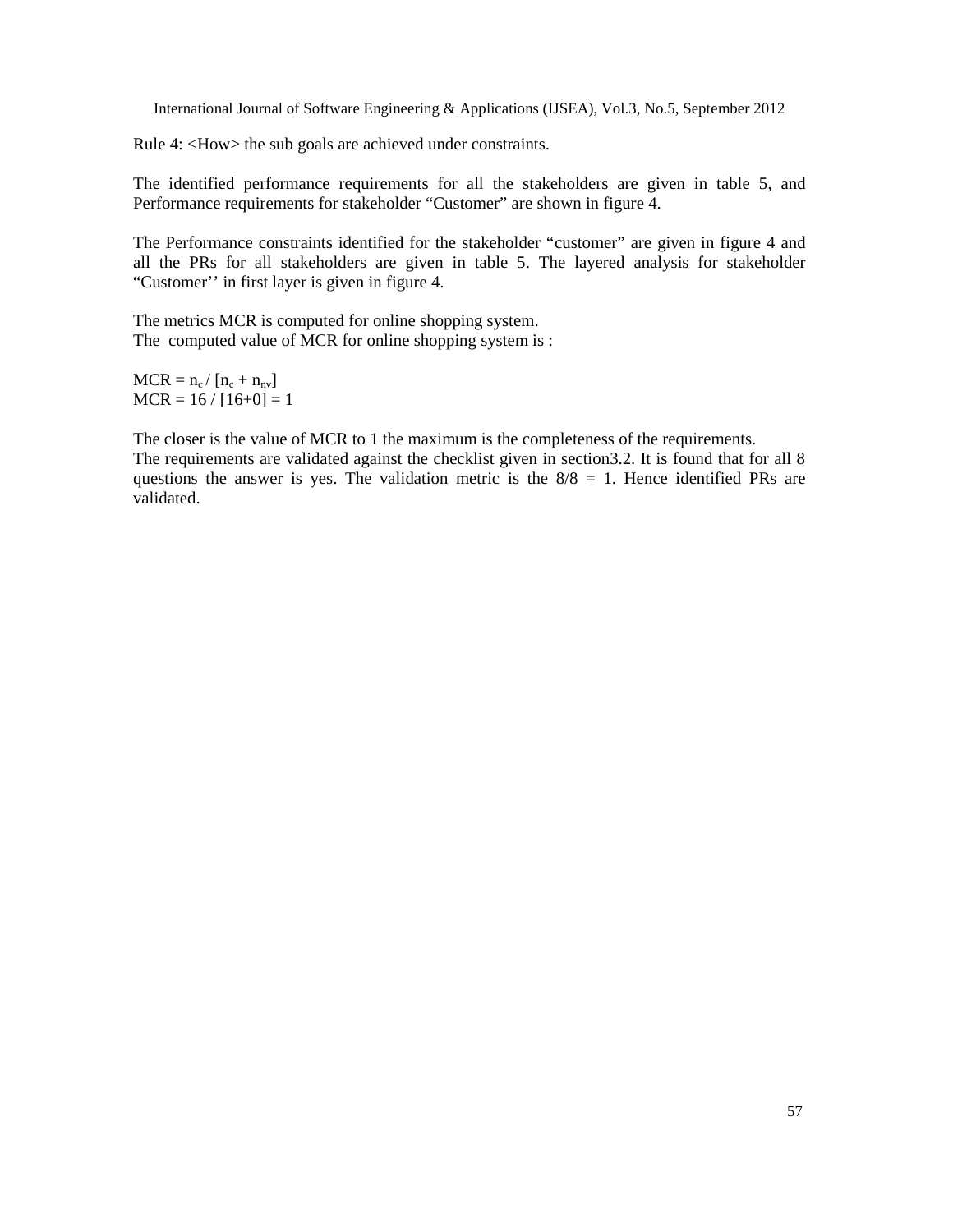

International Journal of Software Engineering & Applications (IJSEA), Vol.3, No.5, September 2012

Fig 4: Five layered performance requirements identification sample for online shopping system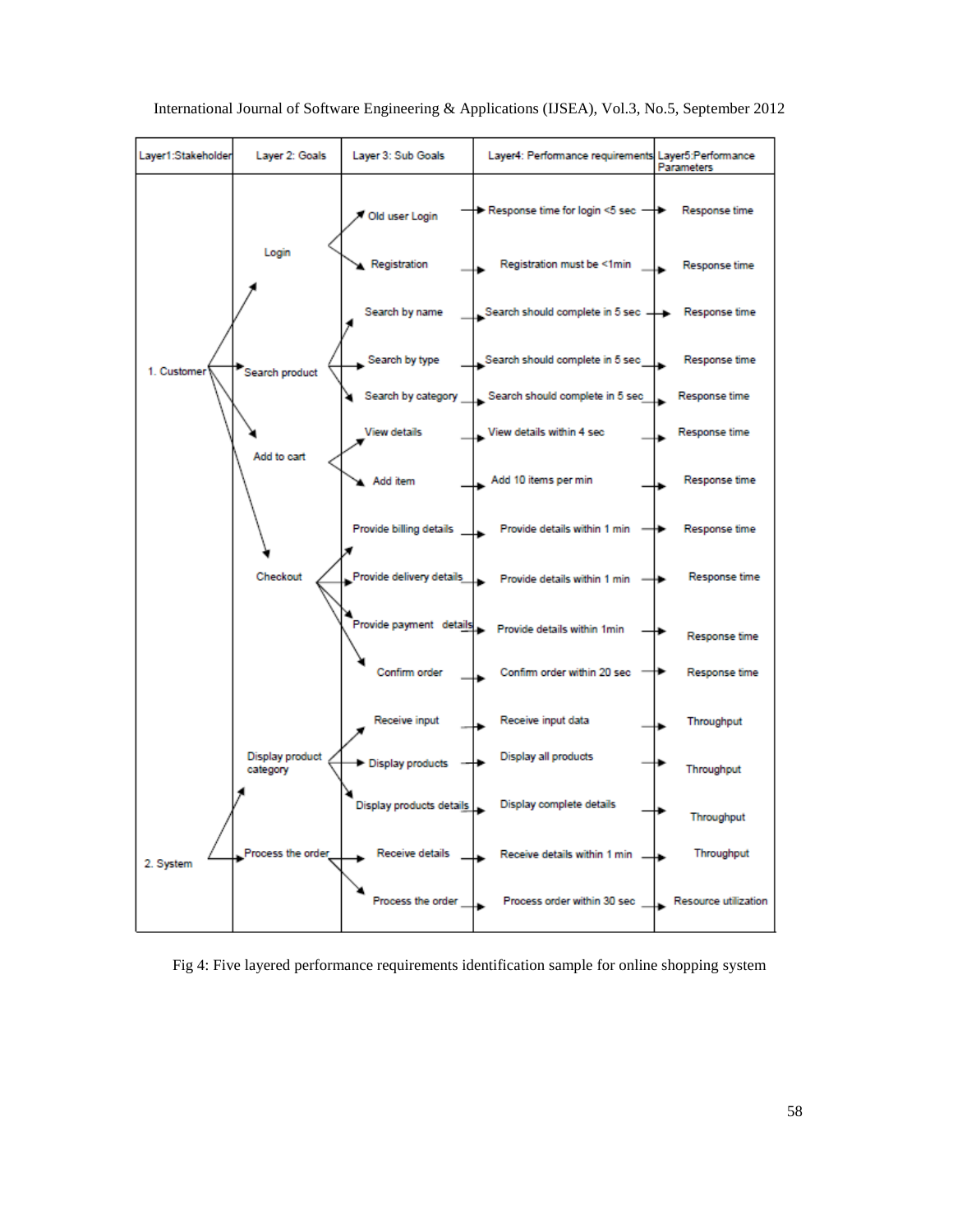|              | G <sub>1</sub> | G <sub>2</sub> | G <sub>3</sub> | G4 | G5       | G6 |
|--------------|----------------|----------------|----------------|----|----------|----|
| R            | $\mathbf v$    | v              | $\mathbf v$    | v  |          |    |
| $\mathbf{T}$ |                |                |                |    | <b>T</b> | X  |
| RU           |                |                |                |    |          | v  |
| E            |                |                |                |    |          |    |
|              |                |                |                |    |          |    |

Table 4: Traceability Matrix for Finding Critical Performance parameters for online shopping system

Here we made an effort for identifying critical performance parameters. The above traceability matrix is for finding the critical performance parameters for online shopping system. But here we considered only one stakeholder i.e. customer. The notations represented in rows R, T, RU, E are Response time, Throughput, Resource utilization, and Execution demand. The corresponding columns represent Goals like login Goals like login, search product, add to cart, checkout, display product category, and process the order, these are from figure 4. So from the above table we can say that Response time and Throughput are more critical than other parameters. In the above figure we have not considered complete Goals for the system. The critical performance parameters which are identified must be implemented in the system. The acceptance of the system by the user is more likely if critical performance parameters are implemented in the system.

Table 5: Performance requirements identification sample for online shopping system.

| System                             | Online shopping system                                                                                                                                                                                                                                                                                                                              |  |  |
|------------------------------------|-----------------------------------------------------------------------------------------------------------------------------------------------------------------------------------------------------------------------------------------------------------------------------------------------------------------------------------------------------|--|--|
| <b>Stakeholders</b>                | Customer, System                                                                                                                                                                                                                                                                                                                                    |  |  |
| All Goals for all                  | Login, Select product category, Select product, Add to cart, Check                                                                                                                                                                                                                                                                                  |  |  |
| stakeholders                       | shopping cart, Checkout, Confirm order                                                                                                                                                                                                                                                                                                              |  |  |
| Sub goals<br>for<br>all goals      | Old user login, New user registration, Search product by name, search<br>product by type, search product by category, View details, Select item,<br>Provide bill details, Provide delivery details, Provide payment details,<br>Confirm order, Receive input, Display products, Display product details,<br>Receive the details, Process the order. |  |  |
| A11<br>performance<br>requirements | Login response time must be $< 2$ sec, search product should be completed<br>within 5 sec, time for add item is 3 sec, checkout should process large<br>amount data, response time process order must be $\langle 7,$ payment must be<br>completed within 30 sec. execution time for checkout 5 sec,                                                |  |  |
| A11<br>Performance<br>parameters   | Response time, Throughput, Resource utilization, Execution demand                                                                                                                                                                                                                                                                                   |  |  |

## **5. CONCLUSIONS**

The acceptance of any software product by the customer depends on how well we identify the Performance requirements and incorporates in the software. In this paper we have proposed a five layered model for identifying Performance requirements. As part of this approach we have proposed some rules to be used in the identification process, metrics for performance requirements completeness and Check list for requirements validation. By this model and rules we can identify all the Performance requirements required by all stakeholders. The proposed model is applied successfully on two case studies.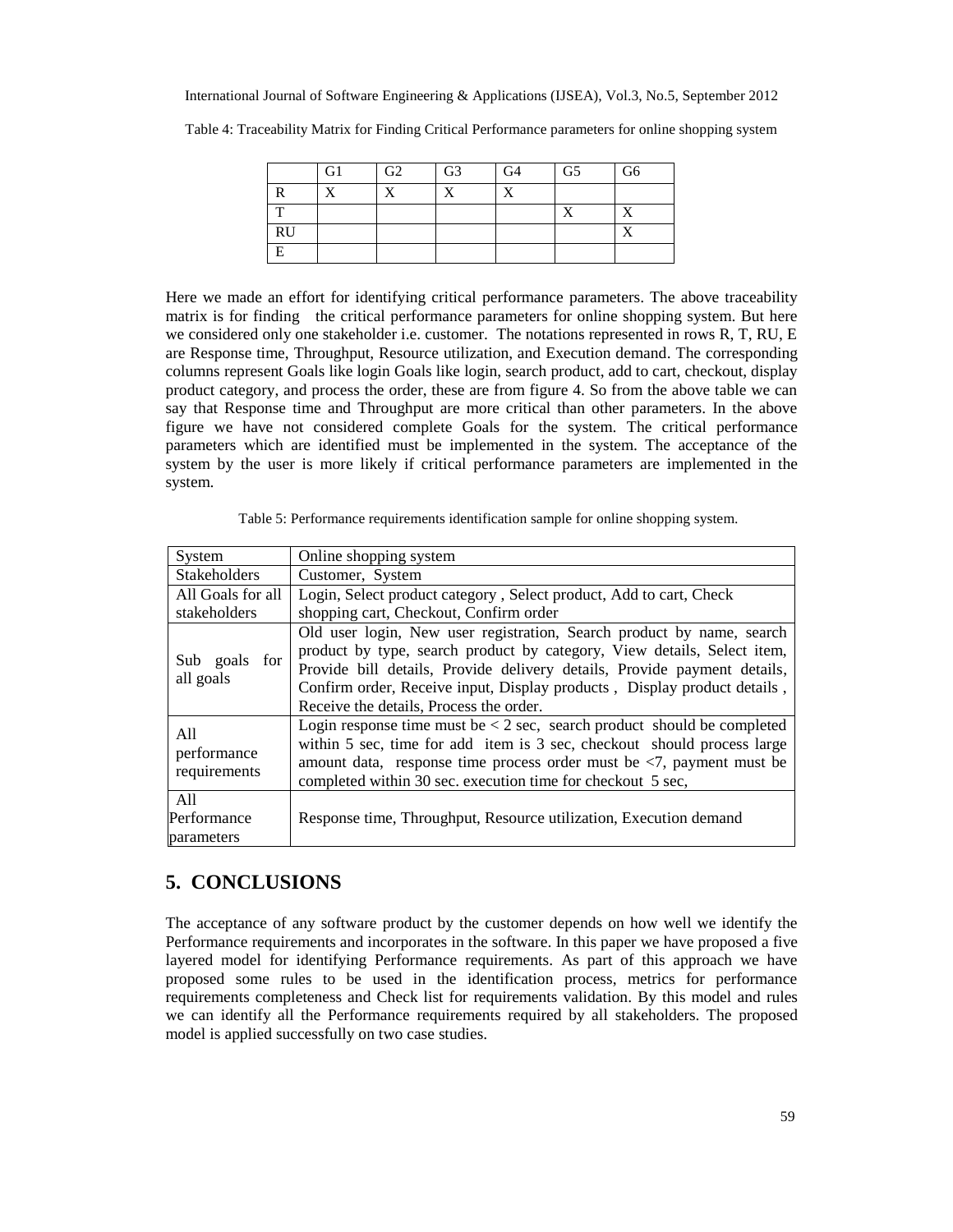#### **6. REFERENCES**

- [1] Ian Somerville software engineering seventh edition pages 142-189.
- [2] L. Bass, P. Clements, and R. Kazman, Software Architecture in Practice. Addison-Wesley 1998.
- [3] Boehm, Barry and In, Hoh. "Identifying Quality-Requirement Conflicts". IEEE Software, March 1996, pp. 25-35
- [4] Breitman, K. K, Leite J.C.S.P. and Finkelstein Anthony. The World's Stage: A Survey on Requirements Engineering Using a Real-Life Case Study. Journal of the Brazilian Computer Society No 1 Vol. 6 Jul. 1999 pp:13:37.
- [5] Chung L., "Representing and Using Non-Functional Requirements: A Process Oriented Approach" Ph.D. Thesis, Dept. of Comp.. Science. University of Toronto, June 1993. Also tech. Rep. DKBS-TR-91-1.
- [6] L. Chung, B. A. Nixon, E. Yu, and J. Mylopoulos, Non-Functional Requirements in Software Engineering.Boston: Kluwer, 2000.
- [7] Chung, L., Nixon, B., Yu, E. and Mylopoulos,J. "Non-Functional Requirements in Software Engineering" Kluwer Academic Publishers 2000.
- [8] Cysneiros, L.M. and Leite, J.C.S.P. "Integrating Non-Functional Requirements into data model" 4th International Symposium on Requirements Engineering – Ireland June 1999.
- [9] Cysneiros,L.M., Leite, J.C.S.P. and Neto, J.S.M. "A Framework for Integrating Non- Functional Requirements into Conceptual Models" Requirements Engineering Journal –– Vol 6 , Issue 2 Apr. 2001, pp:97-115.
- [10] Cysneiros,L.M. and Leite, J.C.S.P. "Using UML to Reflect Non-Functional Requirements" Proceedigns of the 11th CASCON, IBM Canada, Toronto Nov 2001 pp:202-216
- [11] Dardenne, A.. van Lamsweerde A, Fickas, S.. "Goal Directed Requirements Acquisition". Science of Computer Programming, Vol. 20 pp: 3-50, Apr. 1993.
- [12] Ebert, C. "Dealing with Nonfunctional in Large Software System"s. Annals of Software Engineering, 3, 1997, pp. 367-395.
- [13] Fenton, N.E. and Pfleeger, S.L. "Software Metrics: A Rigorous and Practical Approach" 2nd ed., International Thomson Computer Press, 1997
- [14] S. Balsamo, P. Inverardi, and C. Mangano, "An Approach to Performance Evaluation of Software Architectures," in Proc. of First International Workshop on Software and Performance (WOSP98), October 1998, pp. 178-190.
- [15]K eller, S.E. et al "Specifying Software Quality Requirements with Metrics" in Tutorial System and Software Requirements Engineering IEEE Computer Society Press 1990 pp:145-163
- [16] Kirner T.G. , Davis A .M. , "Nonfunctional Requirements of Real-Time Systems", Advances in Computers, Vol 42 pp 1-37 1996.
- [17] C. U. Smith, "Performance Engineering of Software Systems". Addison-Wesley, 1990.
- [18] Sutcliffe,A.G. and shailey Mincha,"Scenario-based requirement analysis", Non-Functional Requirements. 1998.
- [19] C. U. Smith, L.G. Williams, "Performance Solutions", Addison-Wesley, 2001.
- [20] Liu, L. and Yu E. "Designing Web-Based Systems in Social Context: A Goal and Scenario Based Approach" 14th International Conference on Advanced Information Systems Engineering (CAiSE'02), Toronto, May 27-31, 2002. LNCS 2348 Springer Verlag. pp. 37-51.
- [21] C. M. Woodside, "Software Resource Architecture", Int. Journal on Software Engineering and Knowledge Engineering (IJSEKE), vol. 11, no. 4 pp. 407-429, 2001
- [22] VanLamsweerde,A.Goal-Oriented Requirements Engineering : A Guided Tour" Proc of the 5th IEEE Int. Symp. on Requirements Engineering, pp:249-262, 2001.
- [23] R.S Pressman , Software engineering Luiz Marcio Cysneiros, Julio César Sampaio do Prado Leit Using the Language Extended Lexicon to support Non Functional requirements elicitation Proceedings of WER'2001. pp.139~153
- [24] A. Davis, S. Overmyer, K. Jordan, J. Caruso, F. Dandashi, A. Dinh, G. Kincaid, G. Ledeboer, P. Reynolds, P. Sitaram, A. Ta, M. Theofanos "Identifying and measuring quality in a software requirements specification" Software Metrics Symposium, 1993. Proceedings., First International In Software Metrics Symposium, 1993. Proceedings., First International (1993), pp. 141-152. doi:10.1109/METRIC.1993
- [25] Luiz Marcio Cysneiros, Julio César Sampaio do Prado Leite "Using the Language Extended Lexicon to Support Non-Functional Requirements Elicitation" WER 2001 pp 139-153